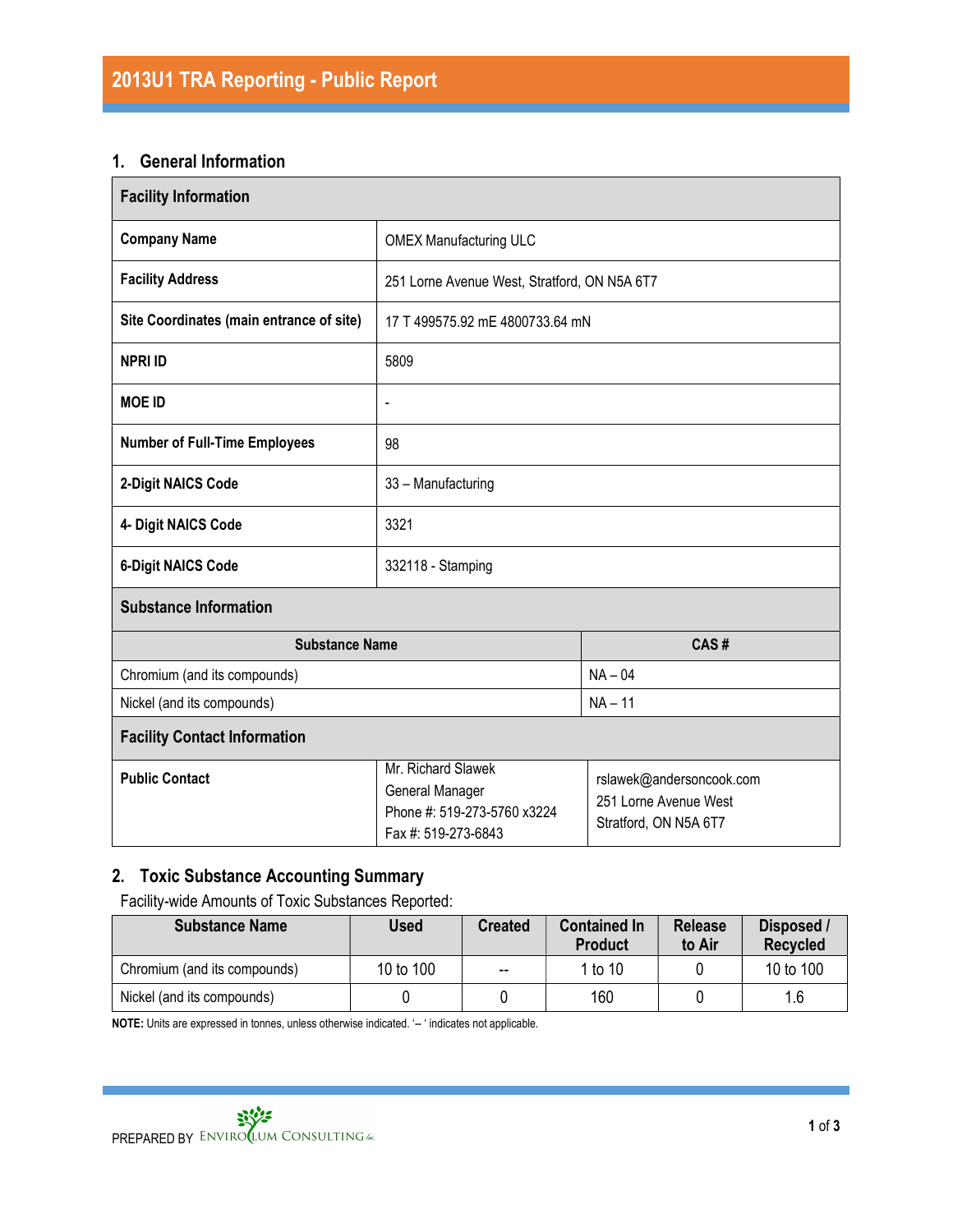### 3. Quantification Comparison to Previous Year

3.1 Chromium (and its compounds)

|                                  | <b>Unit</b> | 2013      | 2012      | Change<br>(Unit) | Change<br>(%) | <b>Rationale for Change</b>                                                |  |
|----------------------------------|-------------|-----------|-----------|------------------|---------------|----------------------------------------------------------------------------|--|
| Used                             | Tonnes      | 10 to 100 | 10 to 100 | 1 to 10          | <b>115.4</b>  | Increase in production                                                     |  |
| Created                          | --          |           |           |                  |               | levels with materials<br>containing Cr.<br>Change in estimation<br>method. |  |
| Contained In Product             | Tonnes      | 1 to 10   | 1 to 10   | $0$ to 1         | <b>115.4</b>  |                                                                            |  |
| Release to Air                   | Tonnes      | 0         | 0         | 0                | 0             |                                                                            |  |
| Release to Water                 | --          |           |           |                  |               |                                                                            |  |
| On-site Disposal                 |             |           |           |                  |               |                                                                            |  |
| <b>Transferred for Disposal</b>  |             |           |           |                  |               |                                                                            |  |
| <b>Transferred for Recycling</b> | Tonnes      | 10 to 100 | 10 to 100 | 1 to 10          | 12.1          | Changes in estimation<br>method.                                           |  |

#### 3.2 Nickel (and its compounds)

|                                  | <b>Unit</b> | 2013 | 2012                     | Change<br>(Unit) | Change<br>(%) | <b>Rationale for Change</b> |
|----------------------------------|-------------|------|--------------------------|------------------|---------------|-----------------------------|
| Used                             | Tonnes      | 0    | 0                        | $\mathbf 0$      | 0             | No significant change       |
| Created                          | --          | --   | --                       |                  | --            |                             |
| Contained In Product             | Tonnes      | 160  | 173                      | 13               | $+7.5$        |                             |
| Release to Air                   | Tonnes      | 0    | 0                        | 0                | 0             |                             |
| Release to Water                 | --          | --   | $\overline{\phantom{m}}$ |                  | --            |                             |
| On-site Disposal                 | --          | --   | --                       | --               | --            |                             |
| Transferred for Disposal         | --          | --   | --                       | --               | --            |                             |
| <b>Transferred for Recycling</b> | Tonnes      | 1.6  | 1.73                     | 0.13             | 47.5          |                             |

# 4. Objectives

OMEX Mfg ULC does not intend to reduce the use of chromium and its compounds since it is a component of the metals used as per customer quality standard requirements.

# 5. Progress in Implementing Plan

This section does not apply since no feasible reduction options are available for implementation at this time.

For information on on-site releases from the facility, as well as disposal and off-site recycling information please refer to National Pollutant Release Inventory's website: http://www.ec.gc.ca/inrp-npri/.